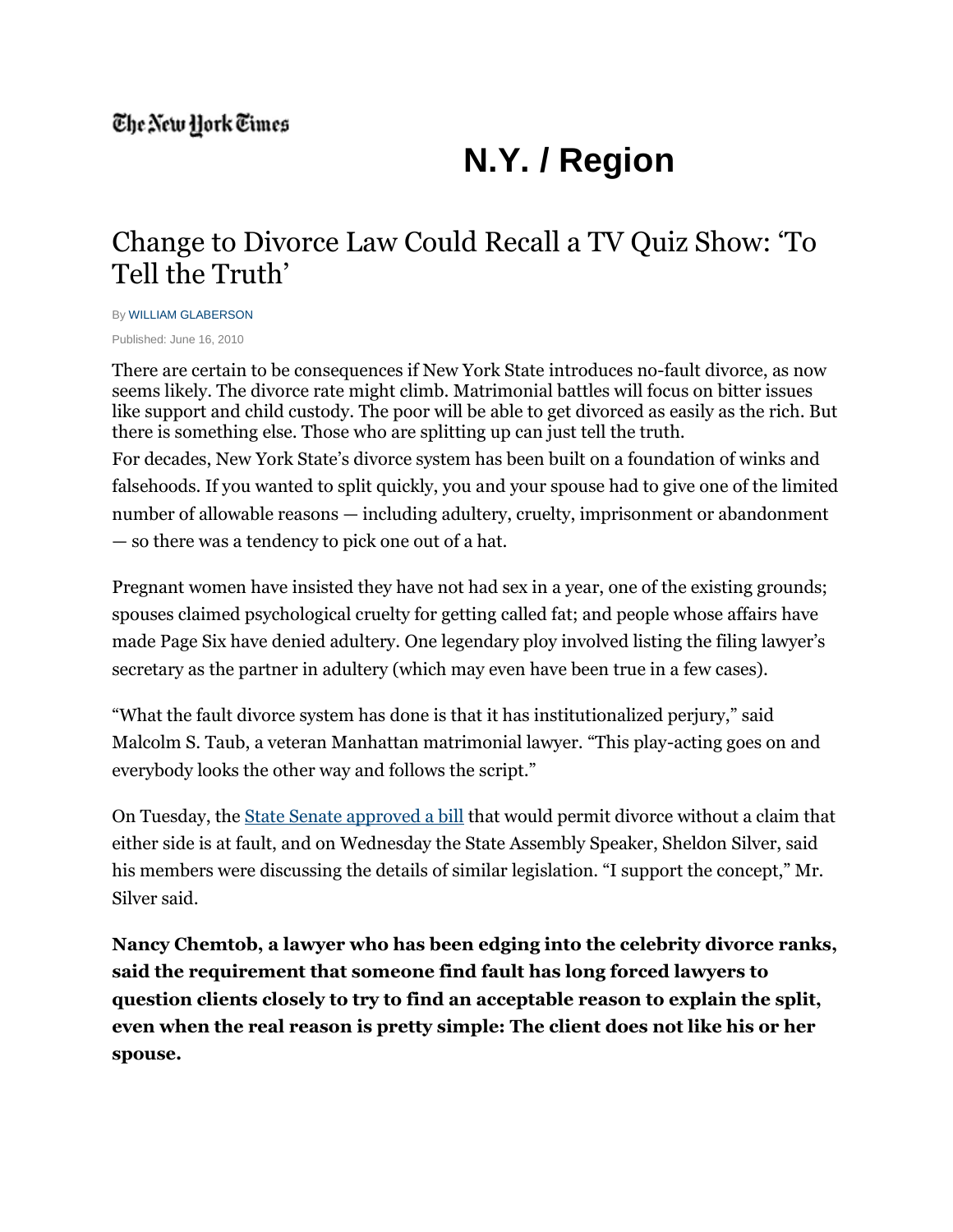## **Because dislike, no matter how intense, does not fit one of the legal slots, Ms. Chemtob keeps asking until her client says the magic words, like "he bought me a gym membership," Ms. Chemtob said.**

"I have to sit there like a shrink or I"m not even sure what, but definitely not a lawyer, pulling all this verbiage on grounds out of them," she said. Lately, it seems, purchasing a premium workout package is code for, "You are a slob."

That would not necessarily be cruel and inhuman treatment in the outside world, but in the matrimonial courts it can be more than adequate, said Robert S. Cohen, a leading New York divorce lawyer.

"One spouse gets on the stand and says, "He complains about the fact that I don"t make the bed every day,' or one of them says 'She complains that I don't do the dishes,' " Mr. Cohen said.

In cases where both sides want the marriage to end, judges often declare such infractions fault enough, Mr. Cohen said. "There's a clear feeling among the judges that fault should have been long gone from our system," he said.

For judges, New York"s requirement of fault when the rest of the country has abandoned that requirement creates a series of problems. One of them is the need to listen to private information some of them feel is none of their business.

Acting State Supreme Court Justice Jeffrey S. Sunshine, the supervising matrimonial judge in Brooklyn, said it seemed somewhat 19th century to have people testifying about "constructive abandonment," the legal term for rebuffing intimacy for a year or more.

"Should we really," Justice Sunshine asked, "in the 21st century be having people get on the stand and testify that 'my spouse refused to have sex with me'?"

Aside from the intrusion, Justice Sunshine added, it is not a subject that lends itself to an easy decision, since there are often no witnesses to what goes on in private. "Some of the claims may be dubious," he said.

If the truth gets a workout in cases where both sides want to part, it can be wrenched completely out of shape in contested divorces. The facts can be leverage, lawyers say, and denying them can be used to stop a divorce case in its tracks.

Several divorce lawyers said there are multimillionaires in New York who have not been faithful but who are keeping their spouses in loveless pairings so as to avoid a division of wealth. They simply deny adultery.